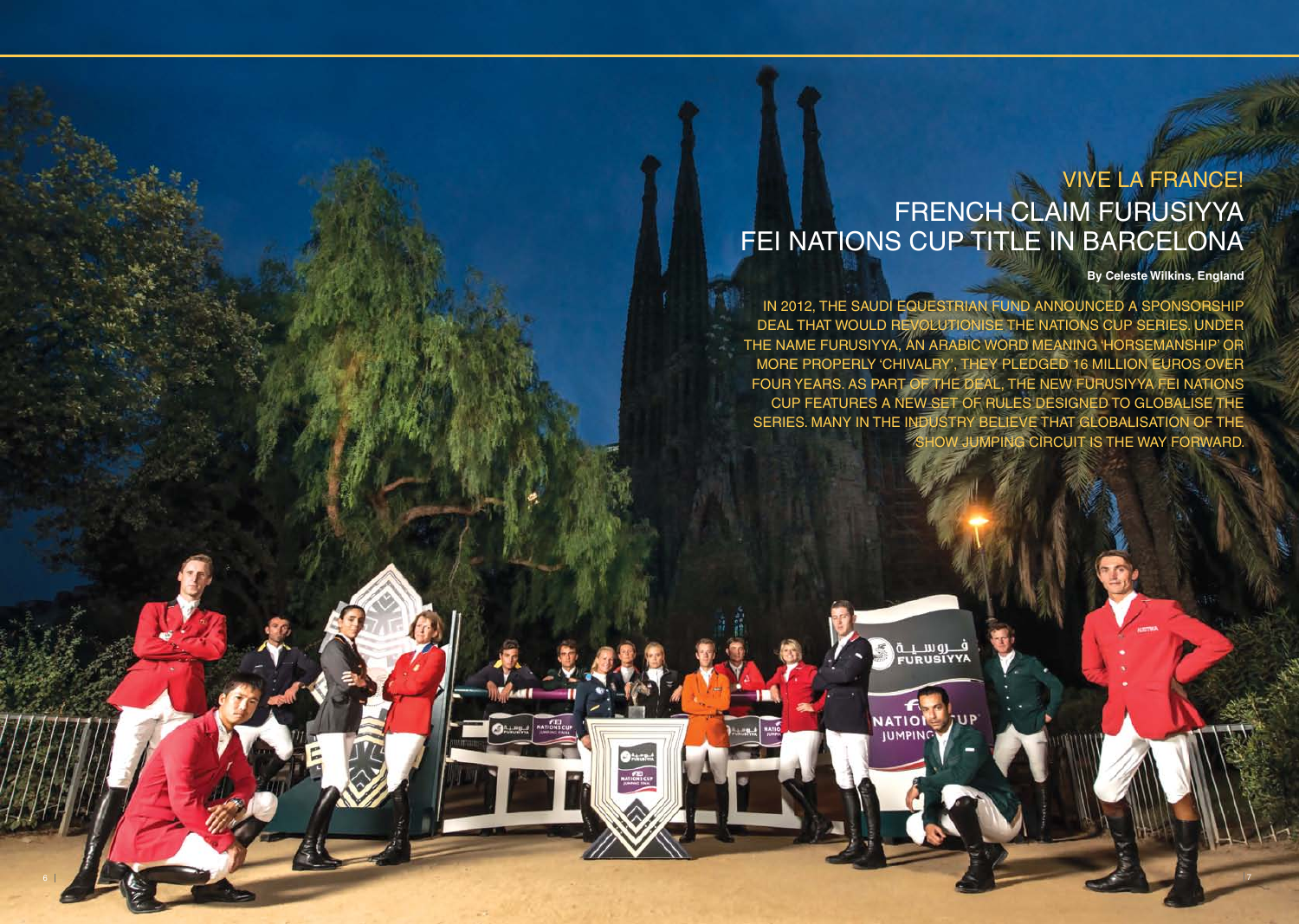Saudi team rider HH Prince Faisal Al Shalan is a strong supporter of his national federation's role in the Nations Cup revitalisation, "When I think about the sport three – four years ago, it's definitely different… the whole industry is really booming and the only way to sustain such an industry is to globalise."

The series certainly has the potential to bring show jumping to the mainstream sporting audience. Throughout the year, Furusiyya has become synonymous with some of the most exciting show jumping seen to date, from the first qualifier in Al Ain to the gripping Final in Barcelona. Forty-one nations competed at 21 qualifiers around the globe to vie for 18 spots in the Barcelona final. One of the most radical changes brought by the new format involved the abolition of the previous league system and allocation of nations into one of six regions. Nations competed within their region, scoring points at qualifying Nations Cup competitions. A pre-defined number of nations from each region would go through to the final, eliminating the stronghold of top European show jumping nations in the final of old.

The Final in Barcelona had all the elements of a world-class championship event. Plenty of spectators lined the stands of the immaculate Real Club de Polo, giving The courses designed by Spain's 8 | 2008 | 2008 | 2008 | 2008 | 2008 | 2008 | 2008 | 2008 | 2008 | 2008 | 2008 | 2009 | 2009 | 2009 | 2009 | 20



The Nations Cup series was marked by unexpected twists and turns that kept the competition exciting for spectators. St. Gallen marked a turn of events that would drastically affect the leaderboard for the rest of the season. Strong rains left the arena waterlogged and the German team elected to withdraw, even though they risked elimination from the series. As they acted in the interest of their horse's welfare, they were reinstated but they lost a crucial opportunity to gain points. Wins at Hickstead and Rotterdam and a third place finish at Aachen were not enough to pull them through to the Final. This would be the first time in recent history that the German team would be excluded from a Nations Cup Final competition and proved that in the Furusiyya FEI Nations Cup format, anything is possible.

feat, Canada's Eric Lamaze riding Powerplay and Britain's Scott Brash riding Ursula VIII. It was a special moment for Lamaze, "I am always happy for the horse. I think they deliver incredible performances for us and I'm happy to be back…To me it's one of the happiest days…"

The format of the Final was distinctly different from previous years. Only eight teams would advance to the 1,500,000 Euro penultimate Final on Sunday based on their placing in a preliminary qualification class on the first Friday of the competition. The ten remaining teams would compete for a massive prize fund of 300,000 Euros.

McLain Ward on Rothchild, Reed Kessler on Cylana and Lucy Davis on Baron leaving them on a score of nine faults, tied with Ukraine and Canada. Canada's Eric Lamaze sealed their fate with a clear round on Powerplay. In the event of a tie in the preliminary round, the combined time of the counting scores would determine the placings and Lamaze's round was just fast enough to put Canada in 7th place and Ukraine in the 8th and final qualification place.

The preliminary competition was also disappointing for the Saudi and Qatari teams. A spate of difficult rounds racked up many faults for the two nations, relegating them to the Consolation Competition. Kamal Bahamdan reflected on the result, "Today was a tough day and we need to make a comeback." His 17 fault round with Noblesse De Tess was atypical of the usually strong pair.

Qualification for Sunday's Final did not come easy. The top eight placings were undecided until the final rider, Lamaze, crossed the finish. Brazil took the win, despite elimination of Eduardo Menezes following his dismount from Calavada. He left the arena on his feet, but put the pressure on his teammates to produce clear rounds. They did, finishing on a single time fault from Marlon Modolo Zanotelli and Clouwini. The biggest upset of the competition came when the United States, tipped to win the series by many, were bumped out of the eight top placings and thereby excluded from the Final. Uncharacteristic rails dropped for American teams for the top two

The dismal finish didn't tarnish the Saudi team's winning attitude, with many nations bringing their 'A' team; they knew it would be an uphill battle. HH Prince Faisal Al Shalan said, "We're used to it. It's a bit harder when it's two rounds, this way you feel like you're in a championship. The ring is a little bit tight for my horse; in a big ring he jumps better. At the beginning of the round I had a nice round, but then at the end I took two wrong decisions."

The Consolation Competition provided an opportunity for teams to make a comeback after the Friday qualifier. The course was no less of a challenge, producing only eight clears. The Saudi team certainly fulfilled their promise of a comeback, ending on six faults with a guaranteed third place after a fluid clear round from Ramzy Al Duhami and Al Capone, a single time fault from HRH Prince Abdullah bin Miteb and Davos and five faults for HH Prince Faisal Al Shalan and Talan. Kamal Bahamdan and Noblesse de Tess encountered problems in the difficult triple combination, finishing on 12 faults.

While the Saudi team were safely on the podium, there was a dramatic tussle between the Swiss and

*Eric Lamaze Aymeric de Ponnat*

the venue a distinct Spanish party atmosphere. Behind the scenes, the riders and their connections were able to relax in the immaculate clubhouse, enjoying tapas and fine wines. Riders exercised their horses on the large all-weather track around the perimeter of the lush polo pitch. The competition arena itself was nothing short of beautiful. The new all-weather arena, installed especially for the competition, was flanked by a beautiful stand that resembled a palace, the Furusiyya VIP hospitality marquee, and two massive grandstands for spectators.

Santiago Ullastres Varelas were hailed as 'true championship courses'. They tested the riders' precision and horses' scope through massive jumping efforts, technical striding and tight time allowed. While there were very few clear rounds over the course of the weekend, no combinations walked out of the ring with injuries or lost confidence. The difficulty of these courses was highlighted by a special prize fund of 200,000 Euros to be split between riders who could achieve a clear round in Friday's preliminary qualification round and the Final on Sunday. In the end, only two riders were able to accomplish that

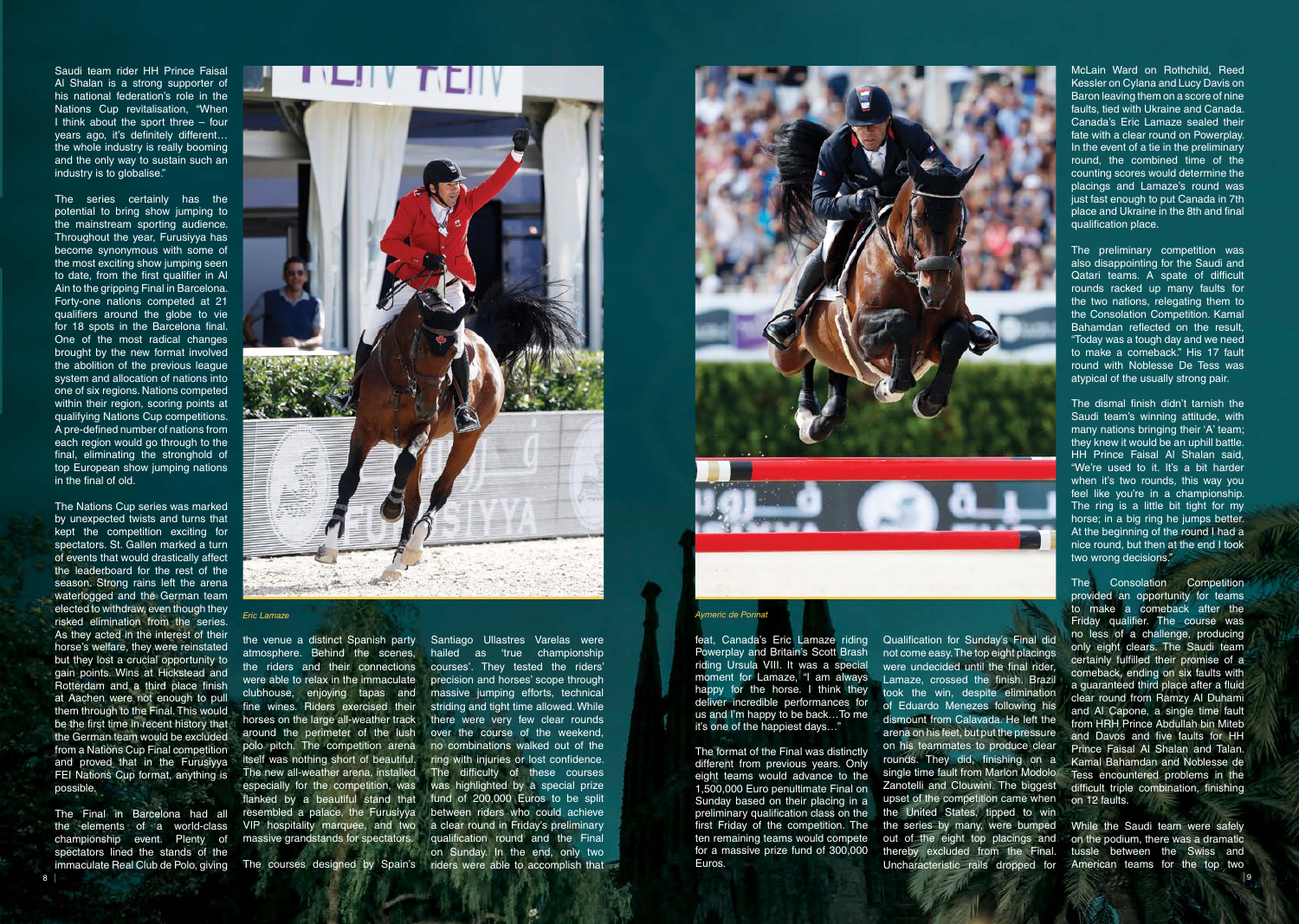

*HRH Prince Abdullah bin Miteb*

placings. Following a four fault round than four faults. from Pius Schwizer, an American victory looked assured. A clear round "I'm not sure how to explain it," from Beezie Madden and Simon Lucy said, "and it wasn't what I was would win the class. Simon, a horse planning or hoping for! I certainly known for his super consistent clear didn't want to put the pressure on rounds at the international level, McLain like that." McLain handled the shocked the crowd when he slammed pressure, riding Rothchild to only two on the brakes at fence six. After the time faults and hoisting the American competition Madden explained her team to the top of the podium. A mount's error, "I think he made a big bittersweet victory, summed up by effort at the vertical before and he Chef d'Equipe Robert Ridland, "We was a touch behind me on the run got the short end of the stick, but but it was the last thing I expected. It even so it was a great competition!" rattled him for sure", said Madden of her unexpected refusal with Simon.

previously refused but went clear for As in the previous rounds, the the American team. The rounds came anchor riders decided the podium to gain a clear. A 10 fault round from riders entered the ring. Penelope Lucy Davis and Barron meant that Leprevost for France retired when places, with France, Brazil and Ireland in contention as the fourth

The round tied the Swiss and course was massive and included American teams, forcing a jump-off. In the new Furusiyya format, three courses -- a demanding triple riders would form the team for a combination that fell for 11 riders. It jump-off, against the clock, over a was France's Aymeric de Ponnat and shortened course. Simon showed Armitages Boy who broke the spell memories of the first round when he and delivered the first of only four hesitated for a fraction of a second clear rounds in the competition. at the same corner where he had fast and furious. The Swiss, despite having a top line up of riders, failed McLain Ward couldn't have any more Nayana kicked the top rail of the

After the two thrilling days of Furusiyya competition, the expectations were high for the Sunday Final. The the signature of the Varelas designed

first fence as her score would not alter France's chances of victory. Ireland dropped out of the running for top honours when Billy Twomey and Tinka's Serenade faulted at the precarious plank vertical at fence six. Alvaro De Miranda held the Brazilian hopes, but a less than perfect stride to the double at fence 8 knocked their chances. The French team hoisted the Furusiyya trophy atop the podium, finishing on a score of eight faults and winning a share of the colossal 1.5 million Euros prize money.

The inaugural season of the Furisyya FEI Nations Cup has been a success. HH Prince Faisal, the main proponent behind Furusiyya commented, "Everyone is very enthused about [the Furusiyya series] and we hope it will grow and grow." With the excitement that played out in Barcelona, there is no doubt that next year's Nations Cup series will attract the top of the sport and provide even more opportunities for international growth. HH Prince Faisal summed up what the show jumping community is thinking



*Team Brazil*



*Winners of the Consolation Competition, Team USA*